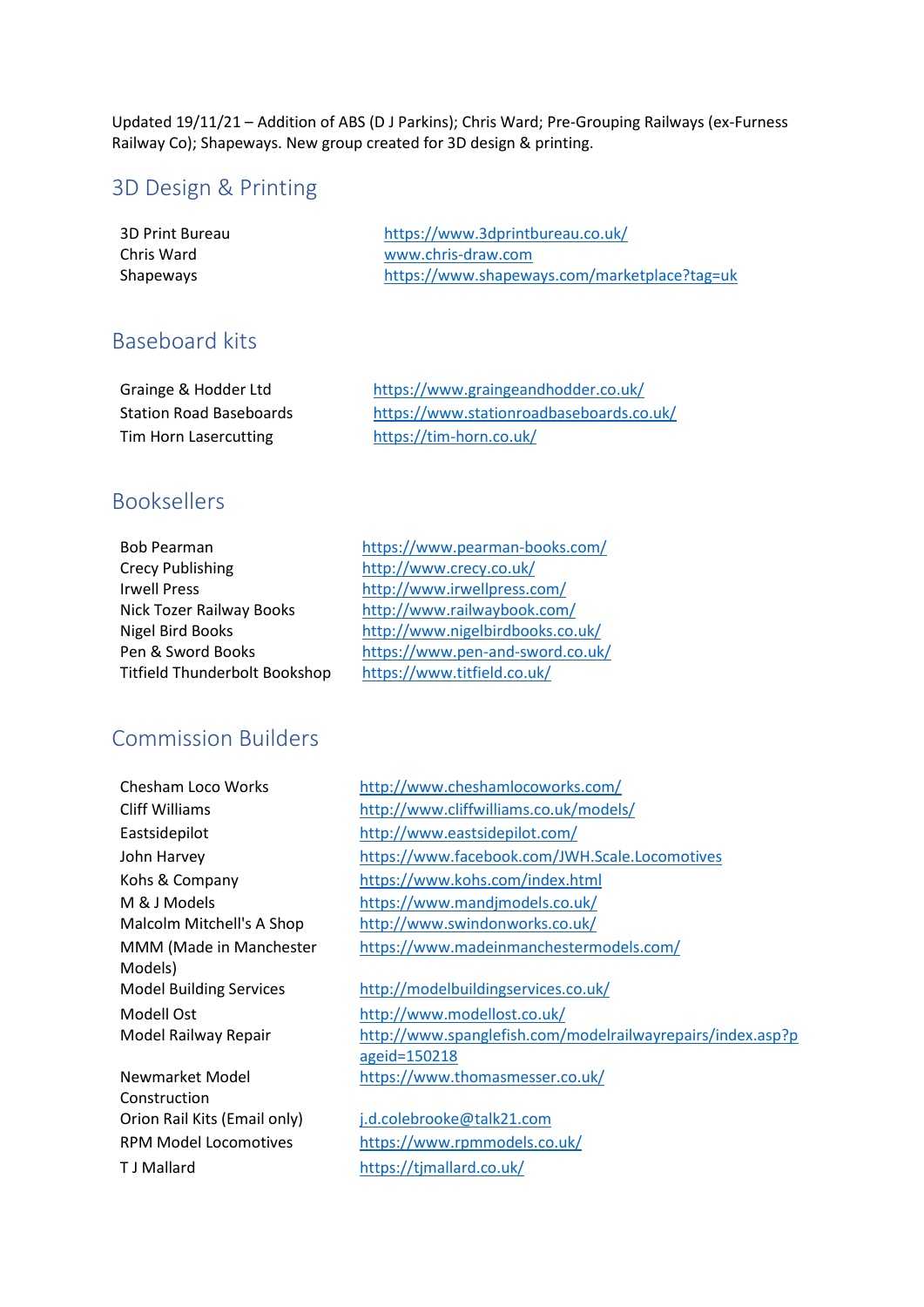White Rose Modelworks <https://www.whiterosemodelworks.co.uk/> Willets Scale Models [https://www.ukmodelshops.co.uk/suppliers/40897](https://www.ukmodelshops.co.uk/suppliers/40897-WilletsScaleModels) Worsley Works <http://www.worsleyworks.co.uk/>

### Carriage kit suppliers

62C Models <http://www.62cmodels.com/> Alphagraphix (Email only) [sirberkeley@outlook.com](https://d.docs.live.net/d2d4d56bcc8208f1/Documents/7mm%20Scale%20Society/sirberkeley@outlook.com) Caley Coaches <https://caley.com/index.php> Churchward Models See Phoenix Connoisseur Models <http://www.jimmcgeown.com/> CRT Kits <https://www.crtkits.co.uk/> E.B. Models <http://www.mjwsjw.co.uk/> EDM Models <https://ngtrains.com/shop/> Ken's Profiles (Email only) [ken.degroome@btinternet.com](mailto:ken.degroome@btinternet.com) Lanky Kits **<http://www.lankykits.co.uk/>** Mercian Model Rail <http://www.modelrailways.tv/> MM1 Models <http://mm1models.co.uk/> Model 0 Kits <https://modelokits.com/> P.R.Model Railway Products <http://www.prmrp.com/> Parliamentary Trains Ltd <http://www.parlytrains.co.uk/> Reinhart Uhde <http://www.uhde-info.de/> Scorpio Models [scorpio7uk@gmail.com](mailto:scorpio7uk@gmail.com) SERkits <https://serkits.com/> Slaters Plastikard <https://slatersplastikard.com/> Taff Vale Models (inc. Dragon Models) <http://www.taffvale.wales/>

422 Modelmaking <https://www.422modelmaking.co.uk/> Alba Railway Models <http://www.albarailwaymodels.co.uk/> D J Parkins <https://www.djparkins.com/home.php?cat=302>

Gladiator <https://www.gladiatormodels.com/> Ian Lindsay Models <http://www.ianlindsaymodels.com/> J & M Hughes <https://www.jandmhughesogauge.com/> Kemilway <https://www.kemilway.com/index.html> Modern Motive Power <https://www.djparkins.com/home.php?cat=302> Peter Clark Models <http://www.peterclarkkits.com/> Poppy's Woodtech <http://www.poppyswoodtech.co.uk/> Pre-Grouping Railways <https://pregroupingrailways.com/> Radley Models **<https://www.radleymodels.com/>** Ragstone Models <http://www.ragstonemodels.co.uk/> Roxey Mouldings <https://www.roxeymouldings.co.uk/> Easy-Build Coaches <http://www.easybuildcoaches.co.uk/> Ian Kirk Model Engineering <https://www.iankirkmodels.co.uk/> Midland Carriage Works <http://www.midland-carriage-works.co.uk/> Quainton Road Models <http://www.quainton-road-models.co.uk/>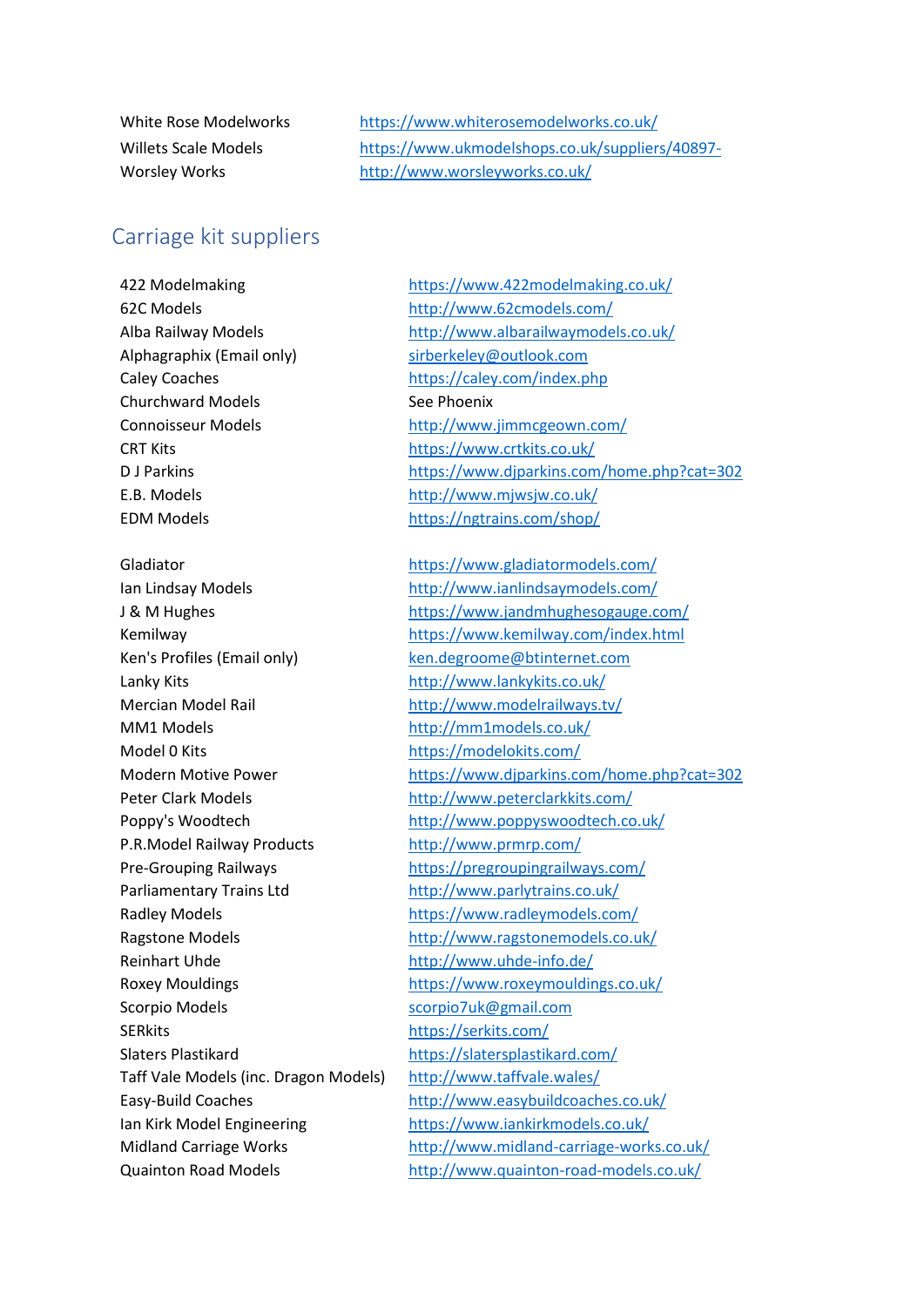Westdale Coaches and Models [info@westdalecoaches.co.uk](mailto:info@westdalecoaches.co.uk)

Veteran Models <http://www.veteranmodels.com/>

# DCC Equipment

CVP Products <http://www.cvpusa.com/> Fosworks <https://fosworks.co.uk/> Proto Neo <https://www.protoneo.com/>

Coastal DCC <https://www.coastaldcc.co.uk/> D.C.Kits <https://www.dckits-devideos.co.uk/> DCC Concepts <https://www.dccconcepts.com/> DCC Fitting <https://www.dccconcepts.com/> DCC Supplies <https://www.dccsupplies.com/> DCC Train Automation <https://www.dcctrainautomation.co.uk/> DelTang Control Systems <http://www.deltang.co.uk/index.htm> Digitrains <https://www.digitrains.co.uk/> Legomanbiffo DCC sound Sells via various DCC suppliers Loksound <http://www.esu.eu/en/start/> Model Rectifier Corporation <https://www.modelrectifier.com/Default.asp> MyLocoSound <http://www.mylocosound.com/> Protocab <https://www.protocab.com/welcome> South West Digital <http://www.southwestdigital.co.uk/> Wheeltappers DCC Sounds <http://www.wheeltappersdccsounds.co.uk/> Wickness Models <https://wicknessmodels.co.uk/> Youchoos <https://www.youchoos.co.uk/> ZTC (Taunton Controls) <https://tauntoncontrolsltd.co.uk/>

# Detailing Parts

Bill Bedford Models See Eileens By Giles <http://bygiles.com/> Churchward Models See Phoenix

62C Models <http://www.62cmodels.com/> ABC Gears <http://www.abcgears.co.uk/> Abs se[e https://www.djparkins.com/home.php?cat=302](https://www.djparkins.com/home.php?cat=302) Alan Gibson <http://www.alangibsonworkshop.com/> Alba Railway Models <http://www.albarailwaymodels.co.uk/> Archer Surface Details <http://www.archertransfers.com/SurfaceDetailsMain.html> Backwoods Miniatures <http://www.backwoodsminiatures.com/> Buzz Models <http://www.buzzmodels.net/> Caley Coaches <https://caley.com/index.php> Connoisseur Models <http://www.jimmcgeown.com/> CPL Products <https://www.cplproducts.net/>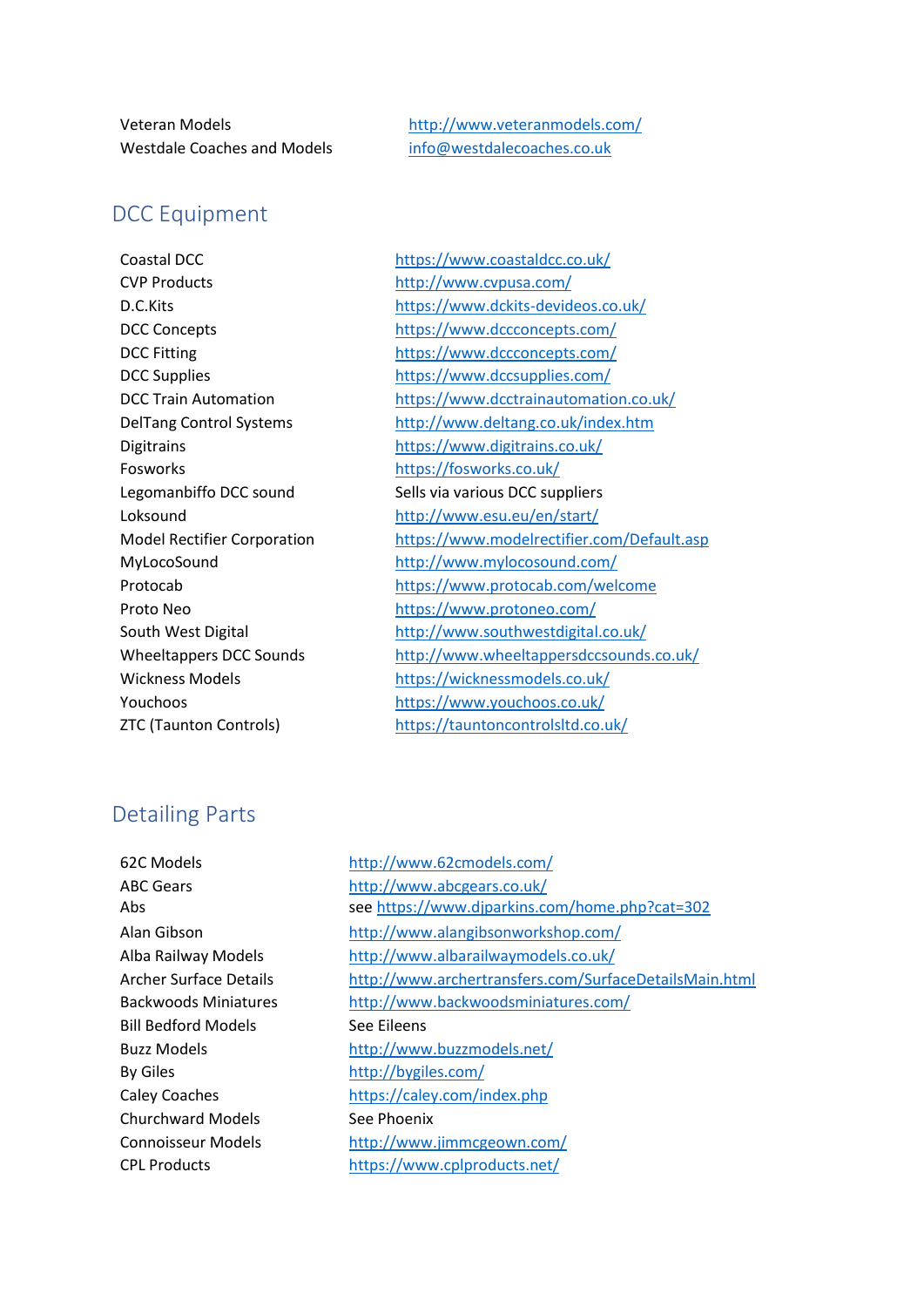CSP Models <http://cspmodels.com/> Dingham Autocoupler <http://www.dingham.co.uk/> E.B. Models <http://www.mjwsjw.co.uk/> EDM Models <https://ngtrains.com/shop/> Eezyloads <https://eezyloads.co.uk/> Finney7 <http://www.finney7.co.uk/> GJH Plant Company [Grahaminnorfolk@aol.com](https://d.docs.live.net/d2d4d56bcc8208f1/Documents/7mm%20Scale%20Society/Grahaminnorfolk@aol.com) Haywood Railway (Email only) [gp.gill@yahoo.co.uk](mailto:gp.gill@yahoo.co.uk) Javelin (Geoff Stratford)(Email only) [geoff14st@hotmail.com](mailto:geoff14st@hotmail.com)

Model 0 Kits <https://modelokits.com/> NorthWest Short Line <https://nwsl.com/> Off The Rails See Shapeways P.R.Model Railway Products <http://www.prmrp.com/> PR Components [roles.pete@googlemail.com](mailto:roles.pete@googlemail.com)

CRT Kits <https://www.crtkits.co.uk/> Detail Matters <https://www.detailmatters.co.uk/> DJH Model Loco <https://www.djhmodelloco.co.uk/> D J Parkins <https://www.djparkins.com/home.php?cat=302> Easy-Build Coaches <http://www.easybuildcoaches.co.uk/> First Class Kits <https://www.firstclasskits.co.uk/> Gladiator <https://www.gladiatormodels.com/> Grandt Line Products <https://sanjuanmodelco.com/> Hurst Models [http://www.hurstmodels.com/7/hm\\_7mm.htm](http://www.hurstmodels.com/7/hm_7mm.htm) Ian Lindsay Models <http://www.ianlindsaymodels.com/>

J.P.L. Models <https://www.ebay.co.uk/str/jpltrains> (email jplmodels@yahoo.co.uk) Kadee Couplers <https://www.kadee.com/> KBscale <https://www.kbscale.com/> Keiran Ryan Models <http://krmodels.com.au/> Laurie Griffin <https://www.lgminiatures.co.uk/> Lynx Models <https://www.lynxmodels.net/> Magclic <https://www.magclics.co.uk/> Mark Wood [http://www.markwoodwheels.co.uk/wheels/gauge0locosets.ht](http://www.markwoodwheels.co.uk/wheels/gauge0locosets.htm) [m](http://www.markwoodwheels.co.uk/wheels/gauge0locosets.htm) Markits <http://www.markits.com/> MM1 Models <http://mm1models.co.uk/> Modellers Mecca <https://modellers-mecca.co.uk/> Modern Motive Power <https://www.djparkins.com/home.php?cat=302> Modern Outline Kits <http://www.modernoutline.co.uk/> Monk's Gate Models <https://monksgate.squarespace.com/> MSC Models <http://www.mscmodels.co.uk/> N Brass Locomotives <https://www.nbrasslocos.co.uk/> Peartree Engineering <http://www.modelrailwayparts.com/> Paul Smith [birmingham.smiths@gmail.com](https://d.docs.live.net/d2d4d56bcc8208f1/Documents/7mm%20Scale%20Society/birmingham.smiths@gmail.com) Peter Clark Models <http://www.peterclarkkits.com/> Poppy's Woodtech <http://www.poppyswoodtech.co.uk/>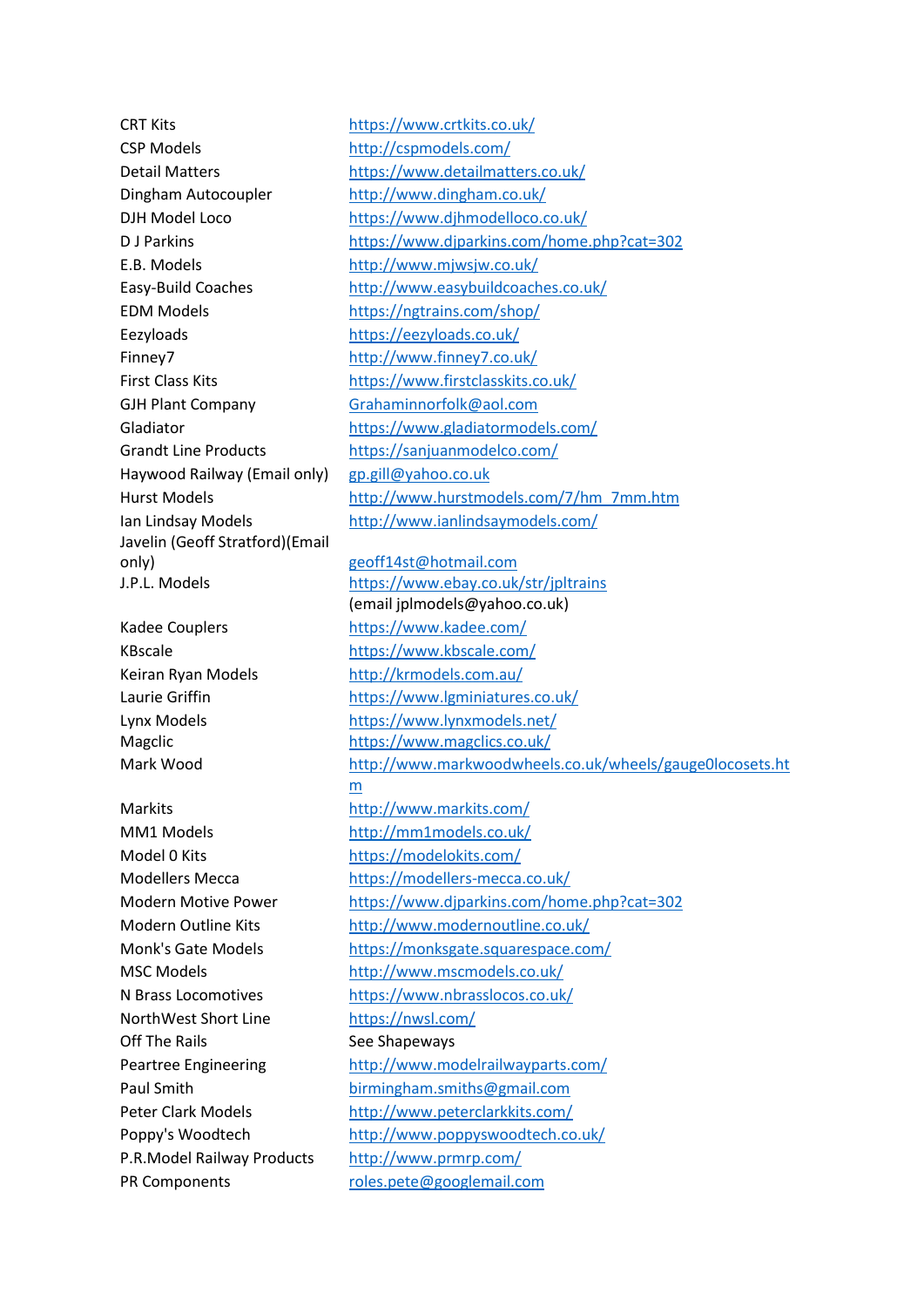Proto Neo <https://www.protoneo.com/> Redscale Modellbau See Hattons Reinhart Uhde <http://www.uhde-info.de/> Sanspareil ICS See CSP Models SERkits <https://serkits.com/> Taff Vale Models (inc. Dragon Models) Ultrascale <http://www.ultrascale.uk/>

Precision Scale Co <https://www.precisionscaleco.com/> Pre-Grouping Railways <https://pregroupingrailways.com/> Premier Components <https://www.premiercomponents.co.uk/> Ragstone Models <http://www.ragstonemodels.co.uk/> Roger Smith <http://www.rogersmithmodelrailways.com/> Roxey Mouldings <https://www.roxeymouldings.co.uk/> Rumney Models <http://website.rumneymodels.co.uk/> S & D Models <https://www.sanddmodels.co.uk/> San Juan Model Company <https://sanjuanmodelco.com/> Sarik Hobbies <https://www.sarikhobbies.com/> SBT Developments <https://www.sbtdevelopments.com/> Scale Link Fretcetera <https://www.scalelinkfretcetera.co.uk/> Sidelines <http://www.sidelinescoaches.co.uk/> Slaters Plastikard <https://slatersplastikard.com/> Springside Models <https://www.springsidemodels.com/> Studio Scale Models <http://www.studio-scale-models.com/> <http://www.taffvale.wales/>

Ten Commandments <https://tencommandmentsmodels.co.uk/> Walsall Model Industries <https://www.walsallmodelindustries.co.uk/> Walsworth Models <https://www.walsworthmodelservices.co.uk/> Warren Shephard <http://www.warrenshephard.com/>

### Figures

Churchward Models **See Phoenix** See Phoenix

Andrew Stadden figures <https://www.acstadden.co.uk/> Border Minatures http://petesnewworkshop.blogspot.com/?fbclid=IwAR23Hs0fiIJ [GGsVwYqCptRePhZftDk9JikzBDUku9sGA](http://petesnewworkshop.blogspot.com/?fbclid=IwAR23Hs0fiIJoCtmG9YXbGYGBT-GGsVwYqCptRePhZftDk9JikzBDUku9sGA) Cice Figure Painting <https://artcice.wixsite.com/cice> Detailed Miniatures <http://www.detailedminiatures.co.uk/> Hardy's Hobbies <https://hardyshobbies.co.uk/> Modelu <https://www.modelu3d.co.uk/> Omen Miniatures <https://www.omen-miniatures.com/>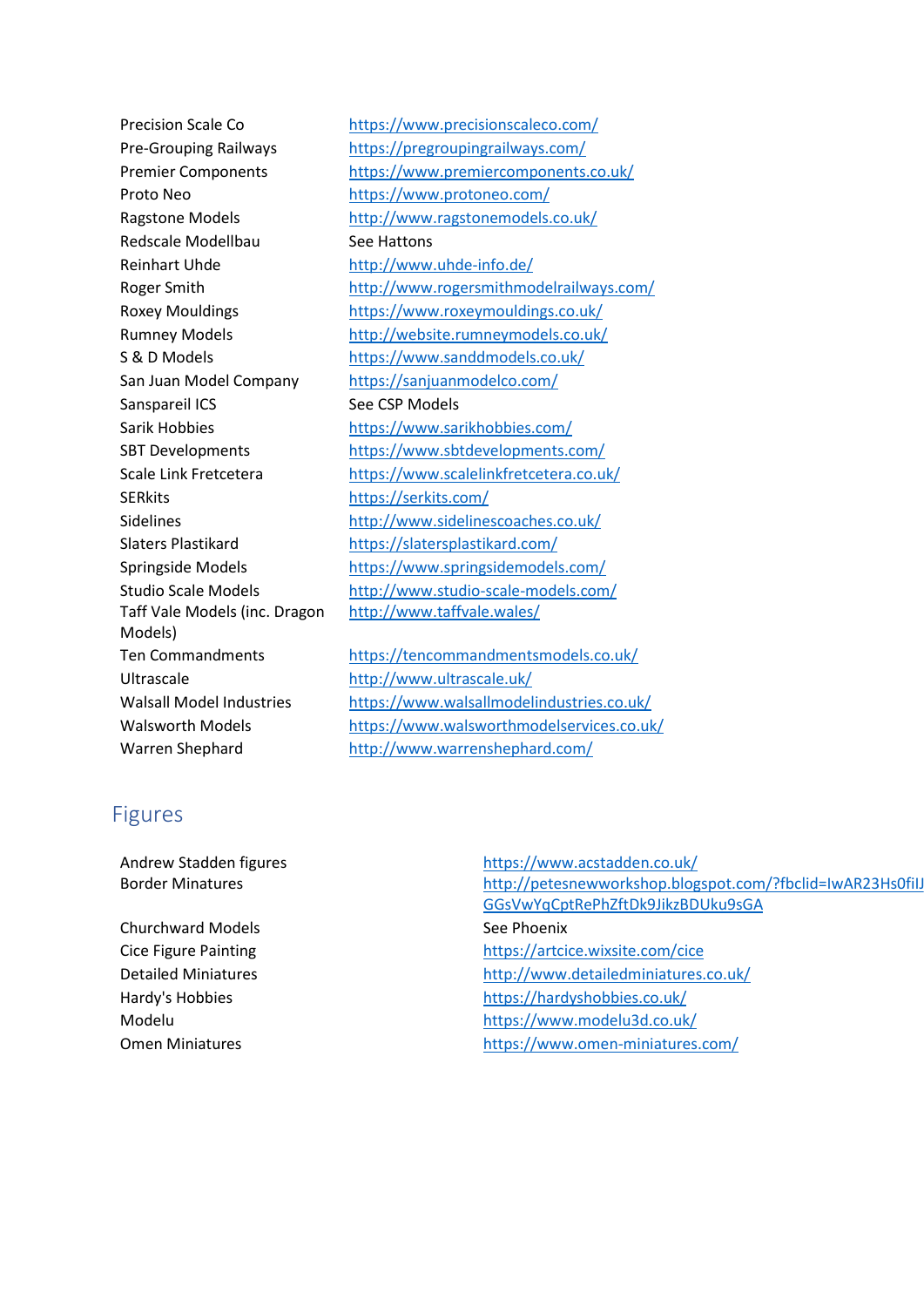### Layout Components and materials

3D Printing Corner <https://3dprintingcorner.co.uk/> 3DK Card Kits <https://www.3dk.ca/> ADM Turntables <http://www.admturntables.com/> AH Model Kits <https://ahmodelkits.com/> Alphagraphix (Email only) and the simulation of the [sirberkeley@outlook.com](https://d.docs.live.net/d2d4d56bcc8208f1/Documents/7mm%20Scale%20Society/sirberkeley@outlook.com) Buzz Models <http://www.buzzmodels.net/> Dallee Electronics Inc <https://www.dallee.com/> Duncan Models **<http://www.duncanmodels.co.uk/>** Express Models <https://www.expressmodels.co.uk/> Geoscenics <https://www.geoscenics.co.uk/> G F Controls **G F Controls** <http://www.gfcontrols.co.uk/> GRP Model Buildings <https://www.grpmodels.com/> Helmsman Electonics/Model Rail See Peco id Backscenes <https://www.art-printers.com/> Intentio [http://www.intentio.shop](http://www.intentio.shop/) Invertrain Model Railways <https://invertrain.com/> K&R Replicas <http://www.kandrreplicas.co.uk/> Kirtley Model Buildings <https://www.kirtleymodels.co.uk/> Kitwood Hill Models <http://www.kitwoodhillmodels.com/> KS Laser Designs descriptions and the state of the <https://kslaserdesigns.com/> MBS Models <http://modelbuildingservices.co.uk/> Metcalfe Models & Toys extending the matrix of the <https://www.metcalfemodels.com/> Morley Controllers <http://morleycontrollers.com/> MVL Bridges <http://www.mvlbridges.co.uk/> Outback Models <http://www.outbackmodels.com/> Promod <https://promod-diecast.com/> Purple Bob's Hobbies <https://purplebob.co.uk/> Rail Model **<https://railmodel.co.uk/>** 

422 Modelmaking <https://www.422modelmaking.co.uk/> Berkshire Valley Inc <https://www.berkshirevalleymodels.com/> Craftybuild <https://bazz86.wixsite.com/craftybuild> D J Parkins <https://www.djparkins.com/home.php?cat=302> Greenwood Model Railway Products <http://greenwoodmodelrailwayproducts.co.uk/> Heathcote Electronics <http://www.heathcote-electronics.co.uk/> Kittle Hobby <http://www.kittlehobby.com/index.html> Langley Miniature Models <http://www.langleymodels.co.uk/awd1/> Laser Cut Railway Models <https://www.lasercutrailwaymodels.co.uk/index.cfm?> LCUT Creative http://www.lcut.co.uk/index.php?page=pages/productsOg&titl LSWRArt <https://www.shapeways.com/shops/O-gauge-supplies> Model Buildingwise <http://www.spanglefish.com/modelbuildingwise/> Narrow Gauge Modeling Co <http://www.narrowgaugemodeling.com/>

Rail-Scale-Models <http://www.rail-scale-models.com/>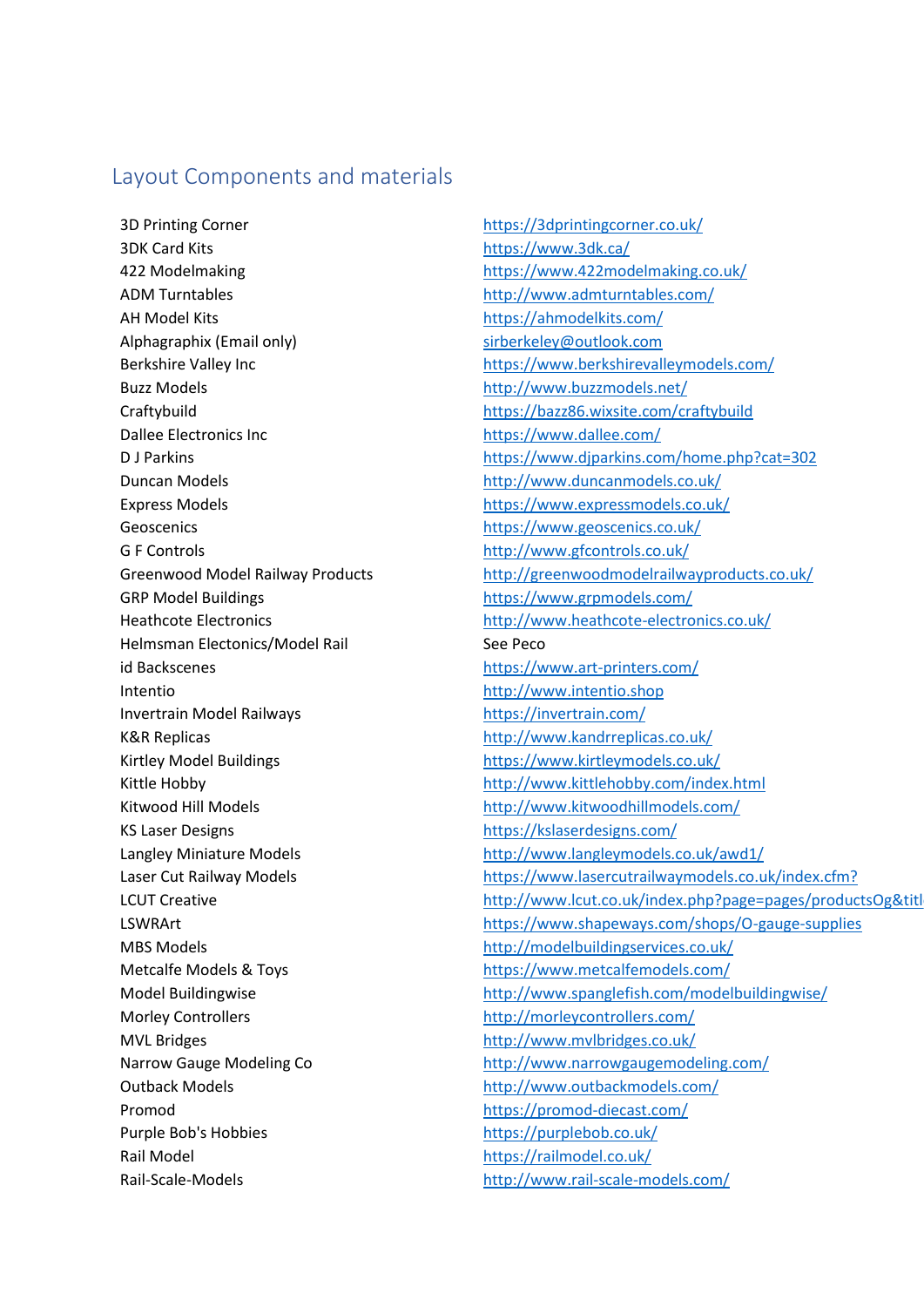- Severn Models <https://severnmodels.com/>
- Roger Smith **<http://www.rogersmithmodelrailways.com/>** San Juan Model Company <https://sanjuanmodelco.com/> Scale Cast [https://www.scalecast.co.uk/#/](https://www.scalecast.co.uk/%23/) Scale Link <https://www.scalelink.co.uk/acatalog/> Smart Models **<http://www.smartmodels.co.uk/>** Stacey's Miniature Masonry <http://www.miniaturebricks.com/> Stanthea Models **<http://homepages.plus.net/stanthea/models/>** Stoneybridge Structures <http://www.stoneybridge.co.uk/index.asp> Streetscene Models <https://www.streetscenemodels.co.uk/> Tichy Train Group <https://www.tichytraingroup.com/Home.aspx> Townstreet <https://www.townstreetuk.co.uk/> Trackside Signs <https://tracksidesigns.co.uk/> York Modelmaking <https://yorkmodelrail.com/>

### Locomotive Kit suppliers

62C Models <http://www.62cmodels.com/> 88D Models <https://88d.uk/> Agenoria Models **See Ragstone** Alphagraphix (Email only) [sirberkeley@outlook.com](https://d.docs.live.net/d2d4d56bcc8208f1/Documents/7mm%20Scale%20Society/sirberkeley@outlook.com) Churchward Models See Phoenix CSP Models <http://cspmodels.com/> Keiran Ryan Models **<http://krmodels.com.au/>** 

Ace Locomotive Kits <https://www.aceproducts.org/> Alan Gibson <http://www.alangibsonworkshop.com/> Alba Railway Models <http://www.albarailwaymodels.co.uk/> Caley Coaches <https://caley.com/index.php> Connoisseur Models <http://www.jimmcgeown.com/> CRT Kits <https://www.crtkits.co.uk/> David Andrews <http://www.locomotivekits.com/> DJH Model Loco https://www.dihmodelloco.co.uk/ D J Parkins <https://www.djparkins.com/home.php?cat=302> E.B. Models <http://www.mjwsjw.co.uk/> EDM Models <https://ngtrains.com/shop/> Finney7 <http://www.finney7.co.uk/> Gladiator <https://www.gladiatormodels.com/> Ian Lindsay Models <http://www.ianlindsaymodels.com/> J & M Hughes <https://www.jandmhughesogauge.com/> Judith Edge Kits <https://www.ukmodelshops.co.uk/catalogue/judithedge.html> Kemilway <https://www.kemilway.com/index.html> Ken's Profiles (Email only) [ken.degroome@btinternet.com](mailto:ken.degroome@btinternet.com) Lanky Kits **<http://www.lankykits.co.uk/>** Mercian Model Rail <http://www.modelrailways.tv/> MM1 Models <http://mm1models.co.uk/>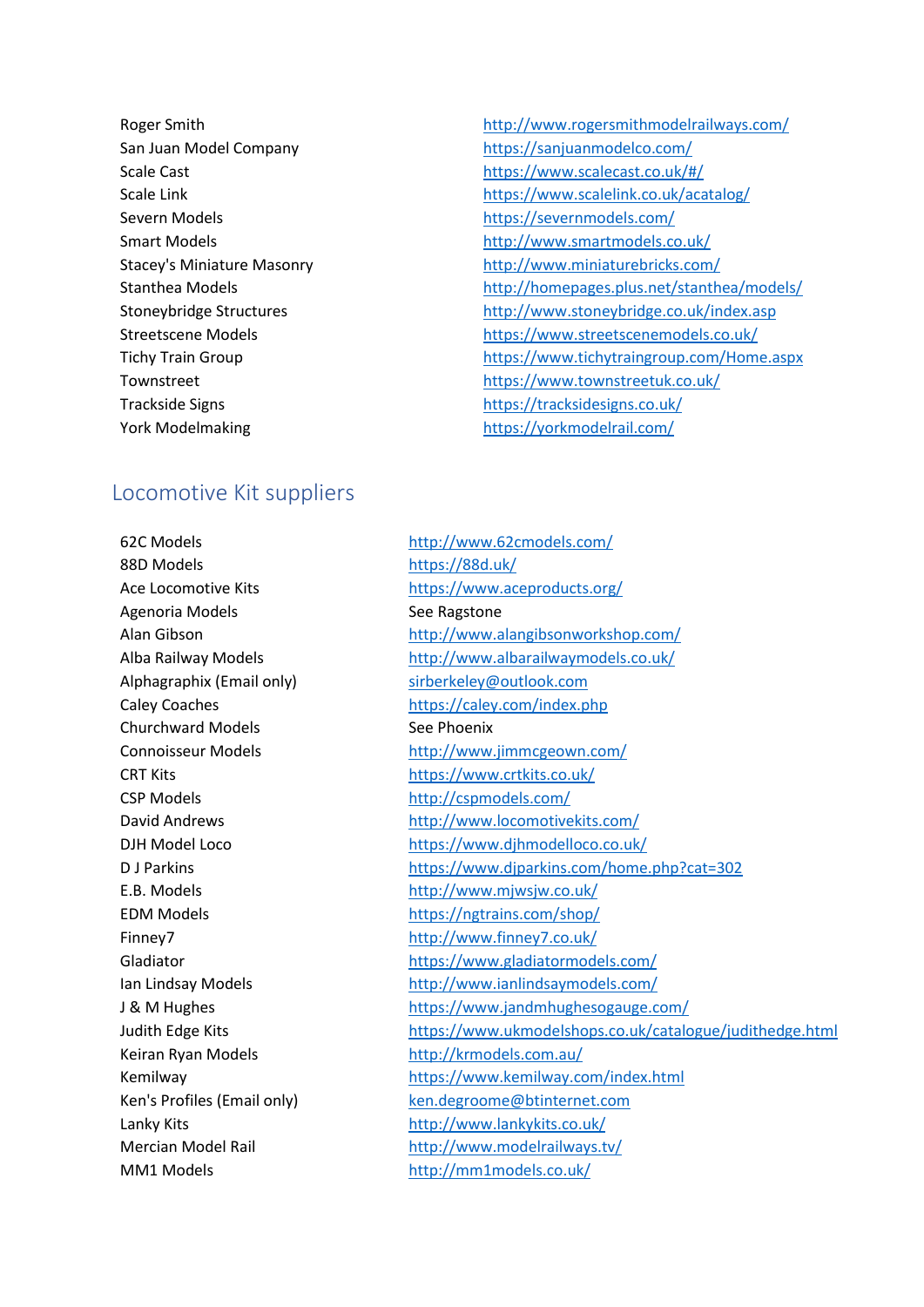Model 0 Kits <https://modelokits.com/> Modern Outline Kits <http://www.modernoutline.co.uk/> N Brass Locomotives <https://www.nbrasslocos.co.uk/> P.R.Model Railway Products <http://www.prmrp.com/> Parliamentary Trains Ltd <http://www.parlytrains.co.uk/> Pre-Grouping Railways <https://pregroupingrailways.com/> Radley Models <https://www.radleymodels.com/> Ragstone Models <http://www.ragstonemodels.co.uk/> Redcraft Engineering [redcraftengineering@outlook.com](mailto:redcraftengineering@outlook.com) Reinhart Uhde <http://www.uhde-info.de/> Scorpio Models [scorpio7uk@gmail.com](mailto:scorpio7uk@gmail.com) SERkits <https://serkits.com/> Slaters Plastikard <https://slatersplastikard.com/> Taff Vale Models (inc. Dragon Models) <http://www.taffvale.wales/> Tower Collection Blackpool <https://www.towercollections.com/> Warren Shephard <http://www.warrenshephard.com/>

Modern Motive Power <https://www.djparkins.com/home.php?cat=302> Roxey Mouldings <https://www.roxeymouldings.co.uk/> Springside Models <https://www.springsidemodels.com/> Studio Scale Models <http://www.studio-scale-models.com/> Walsworth Models <https://www.walsworthmodelservices.co.uk/>

# Materials & Tools

| 4D Modelshop                      | https://modelshop.co.uk/                             |
|-----------------------------------|------------------------------------------------------|
| All Components                    | https://allcomponentsltd.co.uk/                      |
| Amberly Services (Email only)     | amberly25@btinternet.com                             |
| <b>BA Bolts</b>                   | https://www.ba-bolts.co.uk/                          |
| <b>Carrs Solders &amp; Fluxes</b> | See Phoenix                                          |
| <b>Cornwall Model Boats</b>       | https://www.cornwallmodelboats.co.uk/                |
| <b>Cousins UK</b>                 | https://www.cousinsuk.com/department/tools-equipment |
| <b>CuPalloys</b>                  | https://www.cupalloys.co.uk/home/index.asp           |
| Eileen's Emporium                 | https://www.eileensemporium.com/                     |
| <b>EMA Model Supplies</b>         | https://www.ema-models.co.uk/                        |
| <b>EKP Supplies</b>               | https://www.ekpsupplies.com/                         |
| <b>Emkay Screw Supplies</b>       | https://www.emkayscrews.co.uk/                       |
| <b>Everything Airbrush</b>        | https://www.everythingairbrush.com/                  |
| Finescale Model World             | https://www.finescalemodelworld.co.uk/               |
| <b>GWR Fasteners</b>              | https://www.gwr-fasteners.co.uk/                     |
| <b>Hobby Holidays</b>             | http://www.hobbyholidays.co.uk/                      |
| Items Mail Order                  | http://itemsmailorderascrews.com/                    |
| Just the Ticket                   | https://www.justtheticketsupplies.co.uk/             |
| <b>MegaPoints Controllers</b>     | https://megapointscontrollers.co.uk/?v=79cba1185463  |
| Metalsmith (Leeds) Ltd            | http://www.metalsmith.co.uk/                         |
|                                   |                                                      |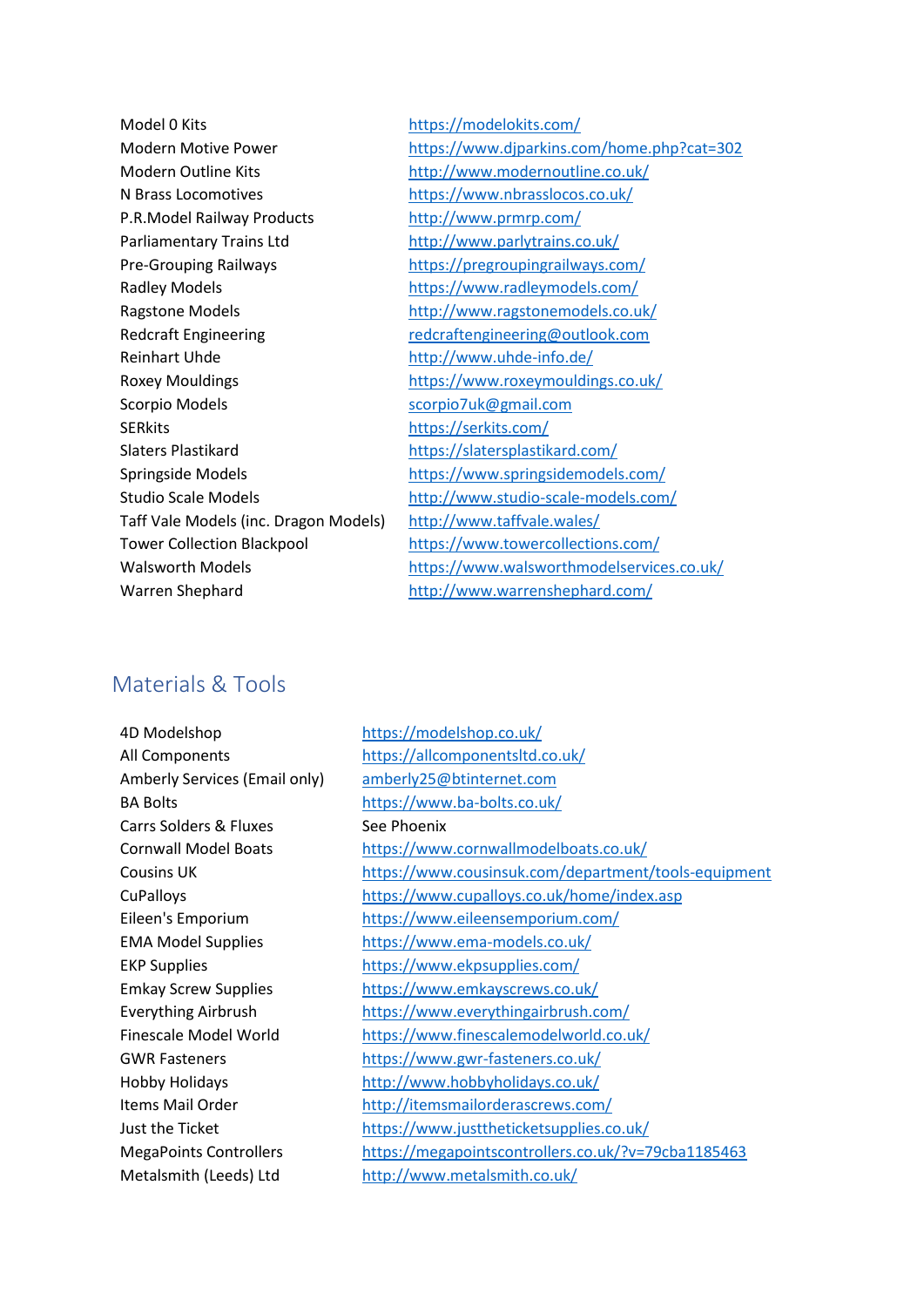Purple Bob's Hobbies <https://purplebob.co.uk/> Shesto Tools & Hobbies [www.shesto.co.uk](http://www.shesto.co.uk/)

Model Fixings <https://www.modelfixings.co.uk/> Modelling Tools <https://www.modellingtools.co.uk/> Motionco <https://www.motionco.co.uk/> N Brass Locomotives <https://www.nbrasslocos.co.uk/> Noggin End Metals <https://www.nogginend.com/> Prime Miniatures <https://prime-miniatures.co.uk/> Poppy's Woodtech <http://www.poppyswoodtech.co.uk/> Railroom Electronics <https://www.railroomelectronics.co.uk/> Railway Hobby <https://www.railwayhobby.co.uk/> Scale Hardware <https://www.modelmotorcars.com/> Solders & Fluxes <https://soldersandfluxes.co.uk/> Squires Model and Craft Tools <http://www.squirestools.com/> Tracy Tools <https://www.tracytools.com/> Winterley Products <https://www.winterleyproducts.co.uk/>

# **Miscellaneous**

- AirFramed <http://www.airframed.co.uk/> 3D Print Bureau <https://www.3dprintbureau.co.uk/> CMA Creative Solutions <http://www.cmacsl.co.uk/> Chris Ward [www.chris-draw.com](http://www.chris-draw.com/) Erik Olsen (Modelbaneteknik) [http://www.modelbaneteknik.dk/index-e.htm#](http://www.modelbaneteknik.dk/index-e.htm%23) Missenden Abbey Railway Modellers Weekends <https://mrmbookings.org.uk/> Old Time Workshop **<http://www.oldtimeworkshop.co.uk/>** Picture Pride Displays <https://picture-pride-displays.co.uk/> Plataurum Design **[Richard-sheard@btconnect.com](mailto:Richard-sheard@btconnect.com)** Train-Tech <http://www.train-tech.com/> Videoscene <https://www.videoscene.co.uk/>
- Magnet Insurance Services Ltd <https://www.modelrailwayinsurance.co.uk/default.aspx>

# Model Railway Shops & Dealers

- 
- Buennig Modellbau <http://www.buennig-modellbau.de/index.html> EDM Models <https://ngtrains.com/shop/> Footplate Models <https://www.footplate.co.uk/> Gaugemaster Controls <https://www.gaugemasterretail.com/magento/> Great Eastern Models **<http://www.greateasternmodels.co.uk/>** Hannants <https://www.hannants.co.uk/> Hansen Trains <https://www.hansen-trains.de/> Hattons <https://www.hattons.co.uk/> Howes Models Ltd. <https://howesmodels.co.uk/> Karlgarin Models **<http://www.karlgarin.com/>** KMS Railtech <https://www.kmsrailtech.co.uk/>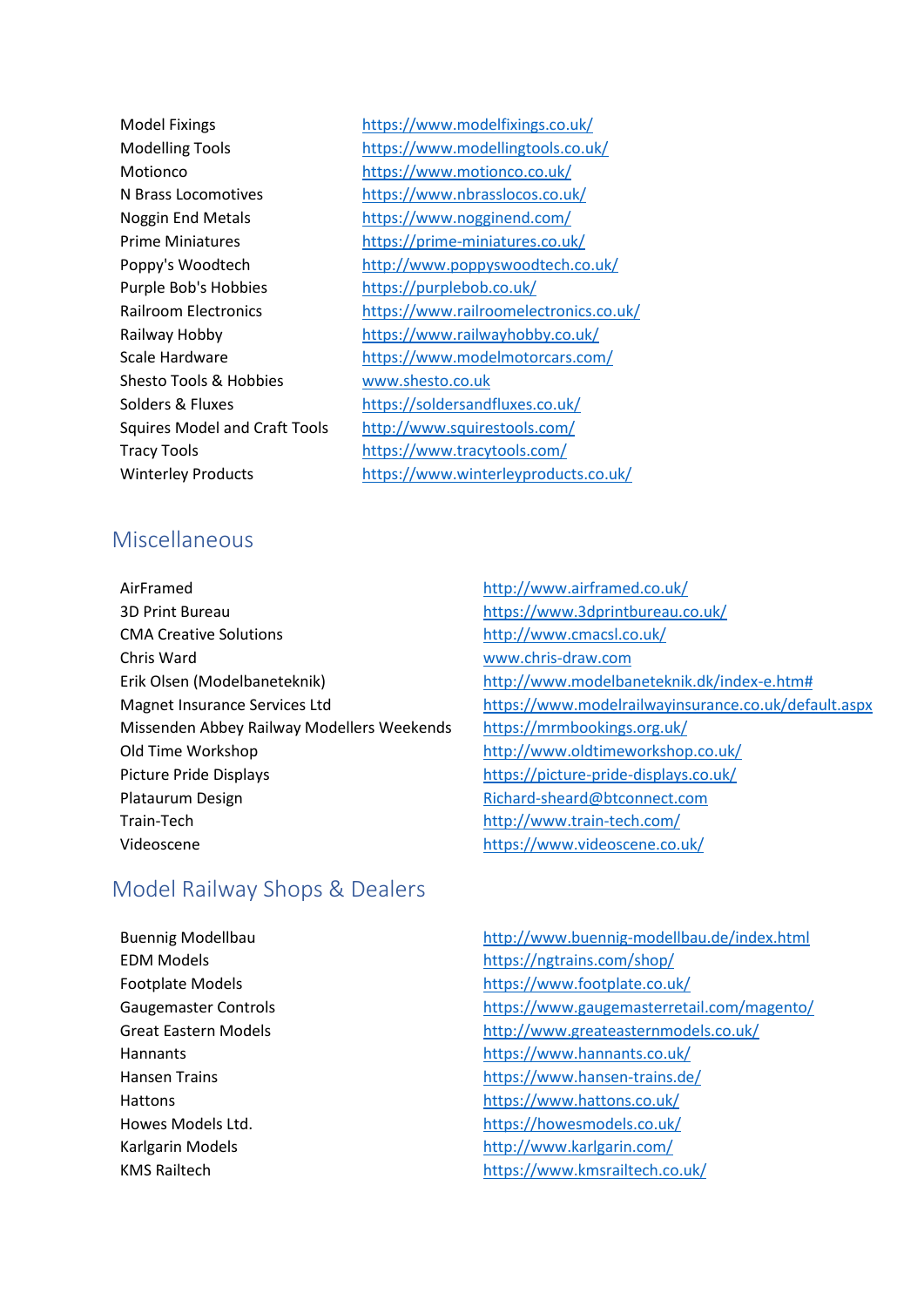Model Railroad Craftsman <https://mrrc.com.au/> TMS Models <https://tmsmodels.biz/>

# Nameplates

Guilplates (Email only) example and the summary [guilplat@globalnet.co.uk](mailto:guilplat@globalnet.co.uk) Modelmaster Jackson Evans <https://modelmaster.uk/>

# Paints & Painters

Colin Tyler Painting Services coltyler@btinternet.com Dirty Down <https://dirtydown.co.uk/> Floquil / Testors Paints <https://www.testors.com/>

# Photoetching

# Prototype information sources

- Modelex <http://www.modelexmodelrailways.co.uk/> Model Railway Solutions <https://www.modelrailwaysolutions.co.uk/> Osborn's Models <https://www.osbornsmodels.com/> Steamline Ltd. <http://www.steamline.co.uk/> Tower Models **http://www.tower-models.com/** The Model Tree Shop <https://www.themodeltreeshop.co.uk/> Walthers <https://www.walthers.com/>
- Diane Carney <https://www.loco-nameplates.co.uk/> Kings Cross Plates <http://www.gcrsociety.co.uk/kingscrossplates.html> Narrow Planet **<https://www.narrowplanet.co.uk/>** Pacific Models <http://www.pacificmodels.co.uk/> Proto Neo <https://www.protoneo.com/> Severn Mill Nameplates <http://www.severnmillnameplates.co.uk/> Shawplan <http://www.shawplan.com/spcat.htm>
- Ian Rathbone Painting **<http://www.ianrathbonemodelpainting.co.uk/>** Neil Podbery Weathering <http://www.neilpodberyfineart.co.uk/#weathering> Northumbrian Painting Service <https://www.paintinghistory.co.uk/> Warren Haywood <http://www.modelrailwaypainting.co.uk/> Phoenix Precision Paints <https://www.phoenix-paints.co.uk/>
- Grainge & Hodder Ltd <https://www.graingeandhodder.co.uk/> PH Designs <http://www.phd-design-etchings.co.uk/> Photo-Etch <http://www.photo-etch.co.uk/> PPD Ltd <https://www.ppdltd.com/>
- GCR Society http://www.gcrsociety.co.uk/ GSWR Association **<http://www.gswra.org/index.html>** HMRS <https://hmrs.org.uk/> Isinglass Models <https://www.isinglass-models.co.uk/>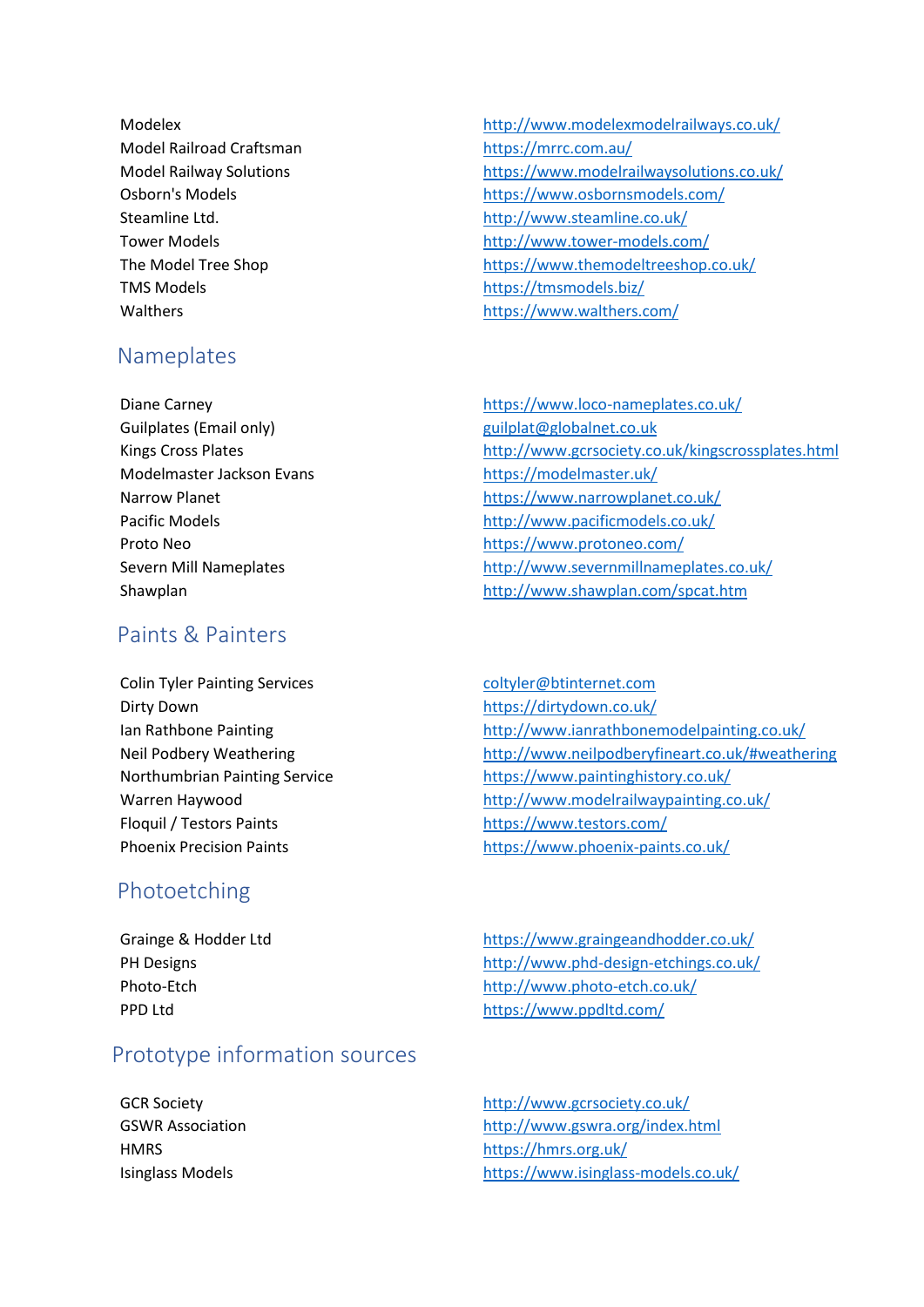LNWR Society Photo Gallery https://lnwrs.zenfolio.com/ Rail-Online <https://www.rail-online.co.uk/> Welsh Railways Research Circle <https://www.wrrc.org.uk/>

# RTR Suppliers

Darstaed <https://www.darstaed.com/> D P Associates See MTH Railking (UK) L.H.Loveless <http://www.loveless.co.uk/> St. Petersburg Tram Collection <https://www.sptc-spb.ru/>

Paul Bartlett's photographs <https://paulbartlett.zenfolio.com/> Transports of Delight https://transportsofdelight.smugmug.com/RAILWAYS Warwickshire Railways https://www.warwickshirerailways.com/

Dapol **Dapol Dapol CONFINGLER Dapol CONFINGLER Dapol CONFINGLER Dapol CONFINGLER Dapol CONFINGLER Dapol CONFINGLER Dapol CONFINGLER Dapol CONFINGLER Dapol CONFINGLER Dapol CONFINGLER** Ellis Clark <https://www.ellisclarktrains.co.uk/> Fine Scale Brass (UK) <https://www.finescalebrass.co.uk/index.htm?> J & M Hughes <https://www.jandmhughesogauge.com/> Heljan <http://www.heljan.dk/shop/frontpage.html> Lee Marsh Model Co <https://www.leemarshmodelco.com/> Lenz 0 Gauge <https://www.lenz-elektronik.de/> Lionheart Trains <https://www.lionhearttrains.com/> Masterpiece Models <https://www.masterpiecemodels.co.uk/> Minerva Model Railways <https://www.minervamodelrailways.co.uk/> MTH Europe **<https://www.mthtrains.com/europe>** MTH Railking (UK) <http://www.railking.co.uk/ogauge/intro.htm> Revolution Trains <http://www.revolutiontrains.com/> Sunset Models Inc <http://www.3rdrail.com/sunsetmodels.html> Tower Models **<http://www.tower-models.com/>** 

# Scenic materials & Trees

Ceynix Railway Trees <http://www.railwaytrees.co.uk/> Green Scene **<https://www.green-scenes.co.uk/>** Modellers Warehouse <https://www.modellerswarehouse.com.au/> Polak UK and Ireland <https://polakscenics.uk/> Primo Models https://primomodels.co.uk/ Railwayscenics <https://www.railwayscenics.com/> Sankey Scenics **<https://www.sankeyscenics.co.uk/>** Scale Model Scenery <https://www.scalemodelscenery.co.uk/> Small Scale Lights <https://www.smallscalelights.co.uk/> Smallbrook Studio <http://smallbrookstudio.co.uk/> TREEMENDUS-Scenics <https://www.treemendus-scenics.co.uk/> Unreal Details **<https://www.unrealdetails.com/>** Woodland Scenics <https://woodlandscenics.woodlandscenics.com/>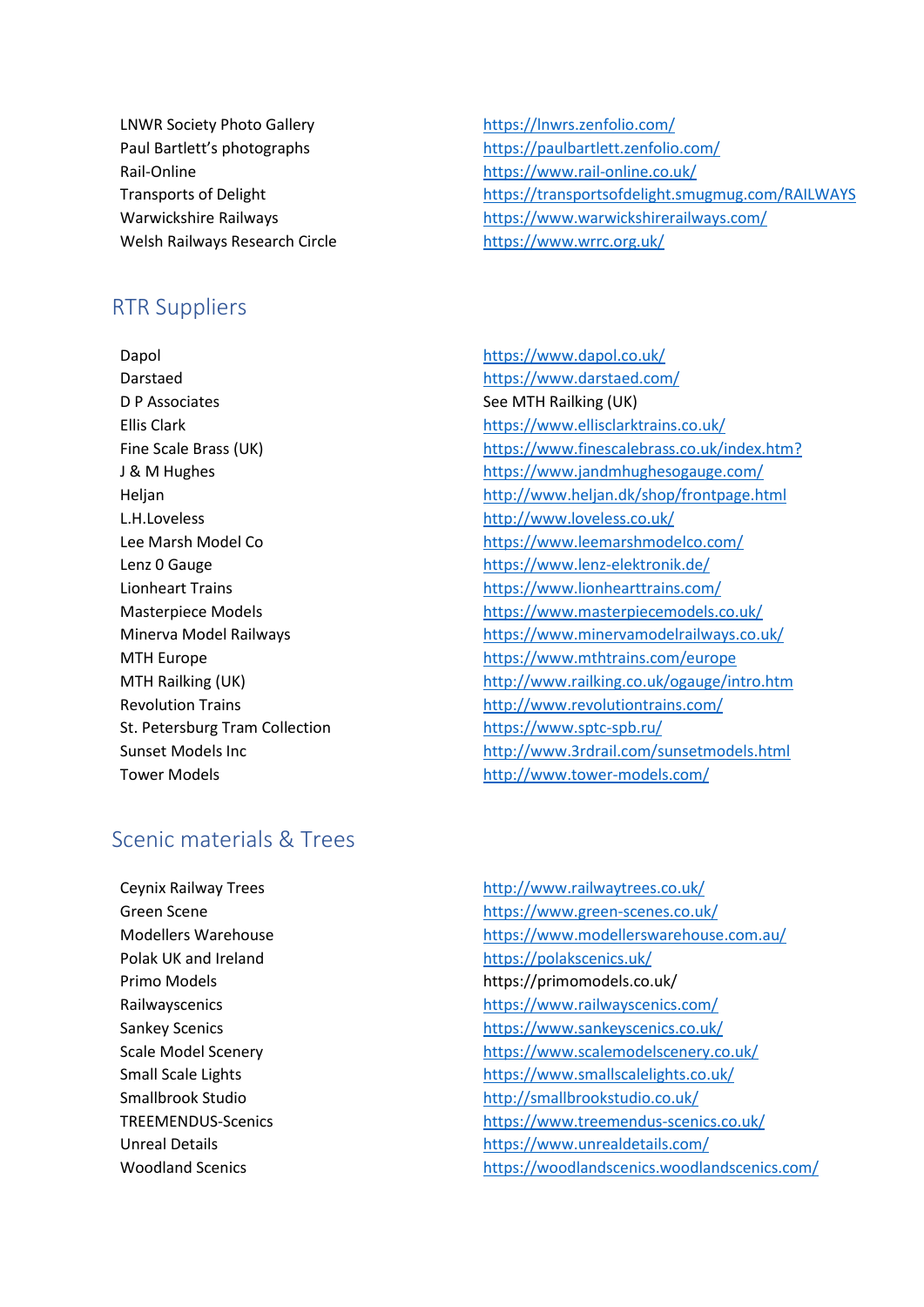# **Signalling**

Model Signal Engineering see Wizard Models

# Track & Track Components

Stephen Freeman <http://www.borgrail.com/> C & L Finescale Track Building Systems Ltd <https://www.clfinescale.co.uk/> Exactoscale Ltd <https://exactoscale.com/> Fast Tracks <https://www.handlaidtrack.com/> Marcway <http://marcway.net/point.php> Mt. Albert Scale Lumber Co, <https://www.handlaidtrack.com/> PECO <https://peco-uk.com/> Permaway <http://www.permaway.co.uk/> **Stephen Freeman** see Borgrail Templot **<http://www.templot.com/>** 

# **Transfers**

Cambridge Custom Transfers <https://www.cctrans.org.uk/> HMRS https://hmrs.org.uk/ Modelmaster Jackson Evans <https://modelmaster.uk/>

- Absolute Aspects <https://www.absoluteaspects.com/> Boltons Bits <http://www.boltonsbits.com/> Stephen Freeman <http://www.borgrail.com/> G F Controls **G** F Controls **<http://www.gfcontrols.co.uk/>** Routemex <https://www.routemex.com/shop/shop.html> Studio Scale Models <http://www.studio-scale-models.com/> Wizard Models **<http://www.wizardmodels.ltd/>**
- Greenwood Model Railway Products <http://greenwoodmodelrailwayproducts.co.uk/>
- Blackham Transfers **<http://www.blackhamtransfers.info/>** C-Rail Intermodal <http://www.c-rail-intermodal.co.uk/> Custom Model Decals <https://custom-model-decals.com/info/> Fox Transfers <https://www.fox-transfers.co.uk/> Ian MacCormac Models <http://ianmaccormacmodels.blogspot.com/> Precision Decals <http://www.precisiondecals.com/> Precision Labels <http://www.precisiondecals.com/> Railtec Models <https://www.railtec-models.com/>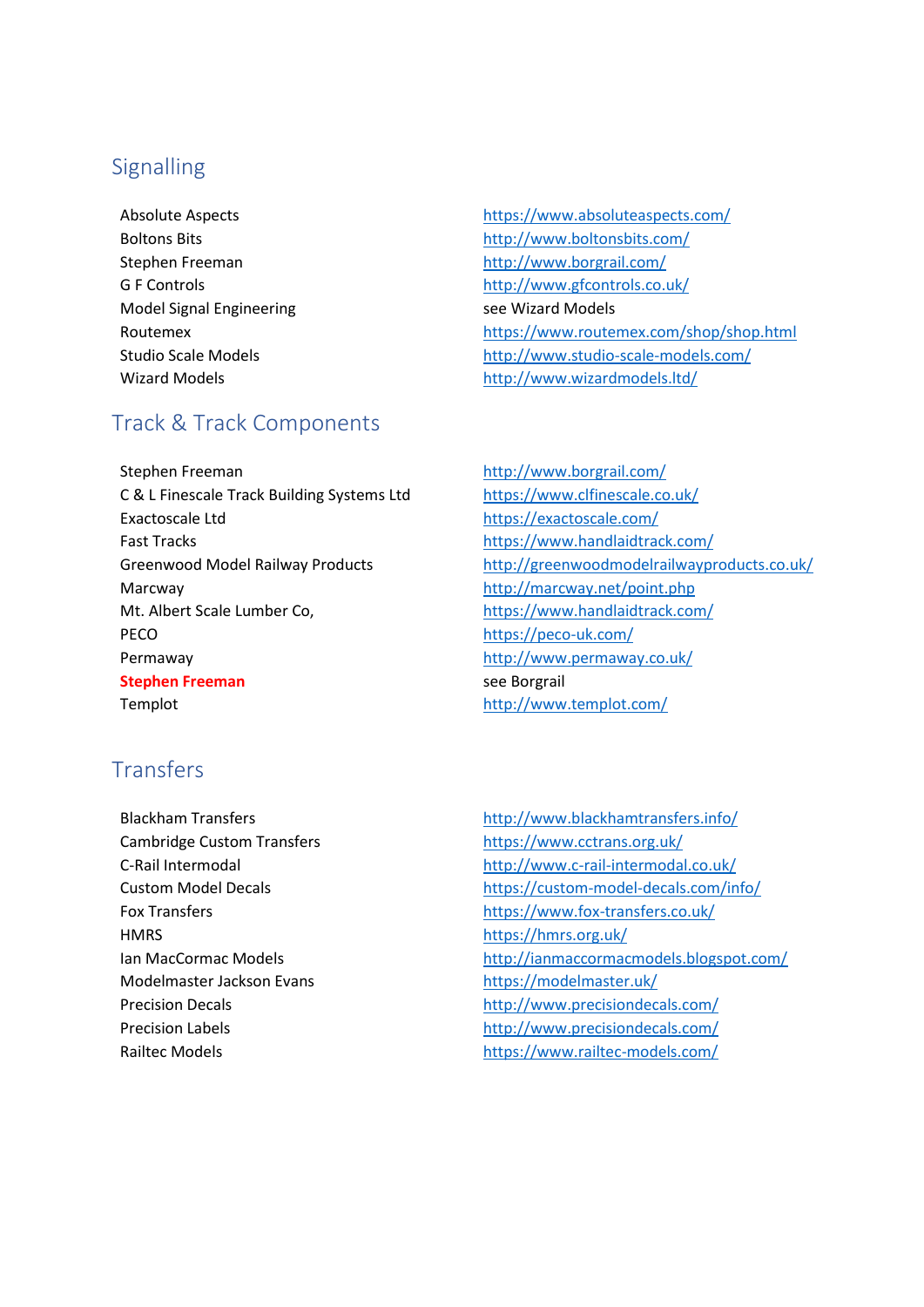### Wagon Kit Suppliers

422 Modelmaking <https://www.422modelmaking.co.uk/> Buzz Models <http://www.buzzmodels.net/> Caley Coaches <https://caley.com/index.php> Churchward Models See Phoenix Connoisseur Models <http://www.jimmcgeown.com/> Cooper Craft See Slaters CRT Kits <https://www.crtkits.co.uk/> E.B. Models <http://www.mjwsjw.co.uk/> EDM Models <https://ngtrains.com/shop/> Gramodels <https://www.gramodels.co.uk/> Impressionist Models See Intentio Lanky Kits **<http://www.lankykits.co.uk/>** Mercian Model Rail <http://www.modelrailways.tv/> MM1 Models <http://mm1models.co.uk/> Model 0 Kits <https://modelokits.com/> Parkside Dundas See Peco Powsides <https://www.powsides.co.uk/> P.R.Model Railway Products <http://www.prmrp.com/> Parliamentary Trains Ltd <http://www.parlytrains.co.uk/> Reinhart Uhde <http://www.uhde-info.de/> San Juan Model Company <https://sanjuanmodelco.com/> Scorpio Models [scorpio7uk@gmail.com](mailto:scorpio7uk@gmail.com) SERkits <https://serkits.com/> Skytrex Ltd <https://www.ogauge.co.uk/> Slaters Plastikard <https://slatersplastikard.com/> Taff Vale Models (inc. Dragon Models) <http://www.taffvale.wales/>

Abs see<https://www.djparkins.com/home.php?cat=302> D J Parkins <https://www.djparkins.com/home.php?cat=302> First Class Kits <https://www.firstclasskits.co.uk/> Pregrouping Railways <https://pregroupingrailways.com/> Gladiator <https://www.gladiatormodels.com/> Ian Lindsay Models <http://www.ianlindsaymodels.com/> J & M Hughes <https://www.jandmhughesogauge.com/> Midland Carriage Works <http://www.midland-carriage-works.co.uk/> Modern Motive Power <https://www.djparkins.com/home.php?cat=302> Quainton Road Models <http://www.quainton-road-models.co.uk/> Radley Models <https://www.radleymodels.com/> Ragstone Models <http://www.ragstonemodels.co.uk/> Roxey Mouldings <https://www.roxeymouldings.co.uk/> Studio Scale Models <http://www.studio-scale-models.com/>